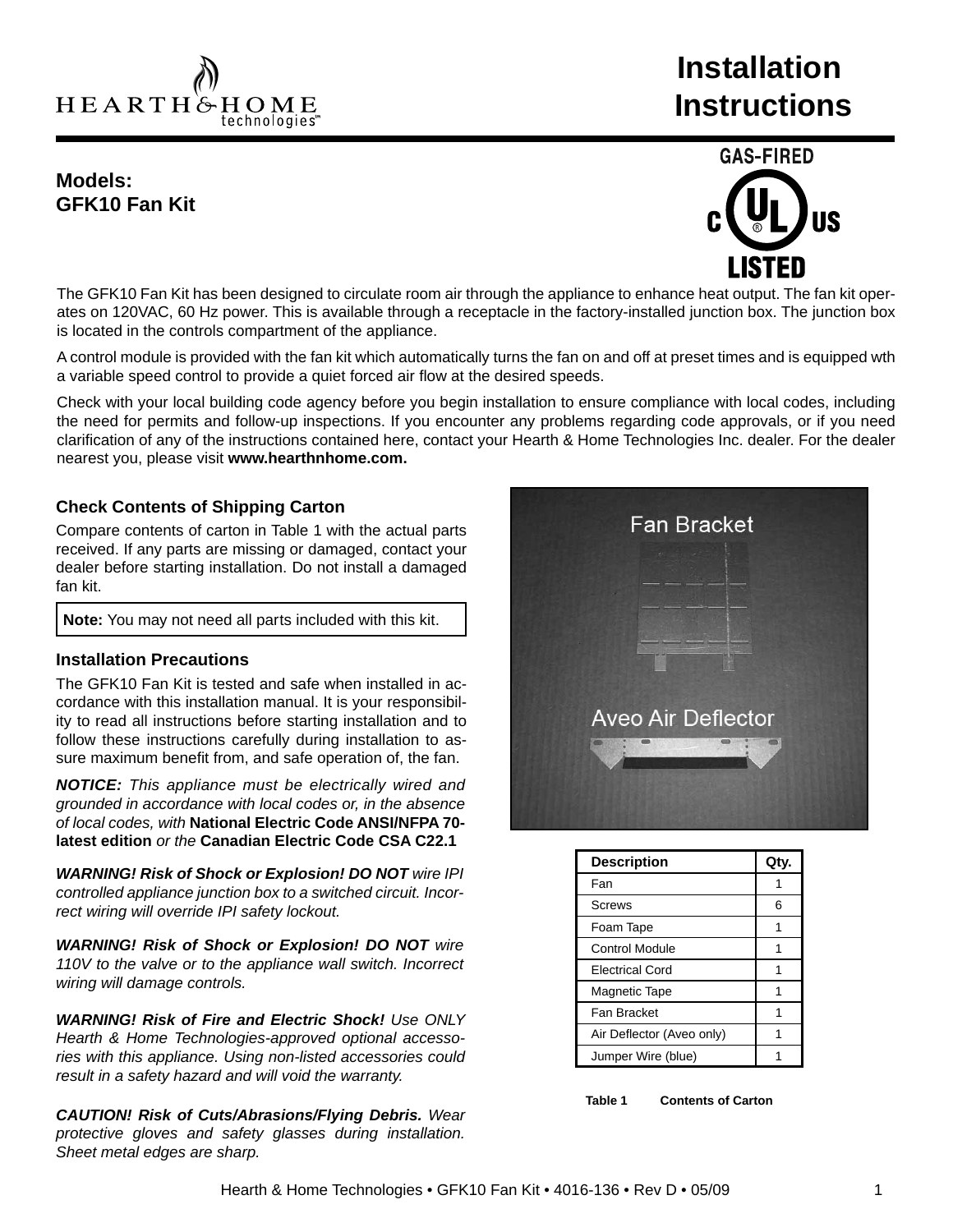#### **1. Fan Assembly**

• Bend hand brakes of fan bracket as shown in Figure 1.



• Attach fan bracket by hooking hand brakes into open end of fan as shown in Figure 2. Crimp down tight with pliers so tabs do not interfere with rotor blades.



Secure bracket to fan with two screws as shown in Figure 3.



- Cut foam tape into two equal pieces.
- Apply magnetic tape and foam to fan bracket as shown in Figure 4.



*Note: The next two steps apply only if installing in the Aveo:*

• Locate air deflector and hand brake ends as shown in Figure 5.



Secure the air deflector with four screws as shown in Figure 6.



## *The following steps apply to all installations:*

• Attach power supply cord to terminals of fan motor. Attach ground wire to fan body with screw.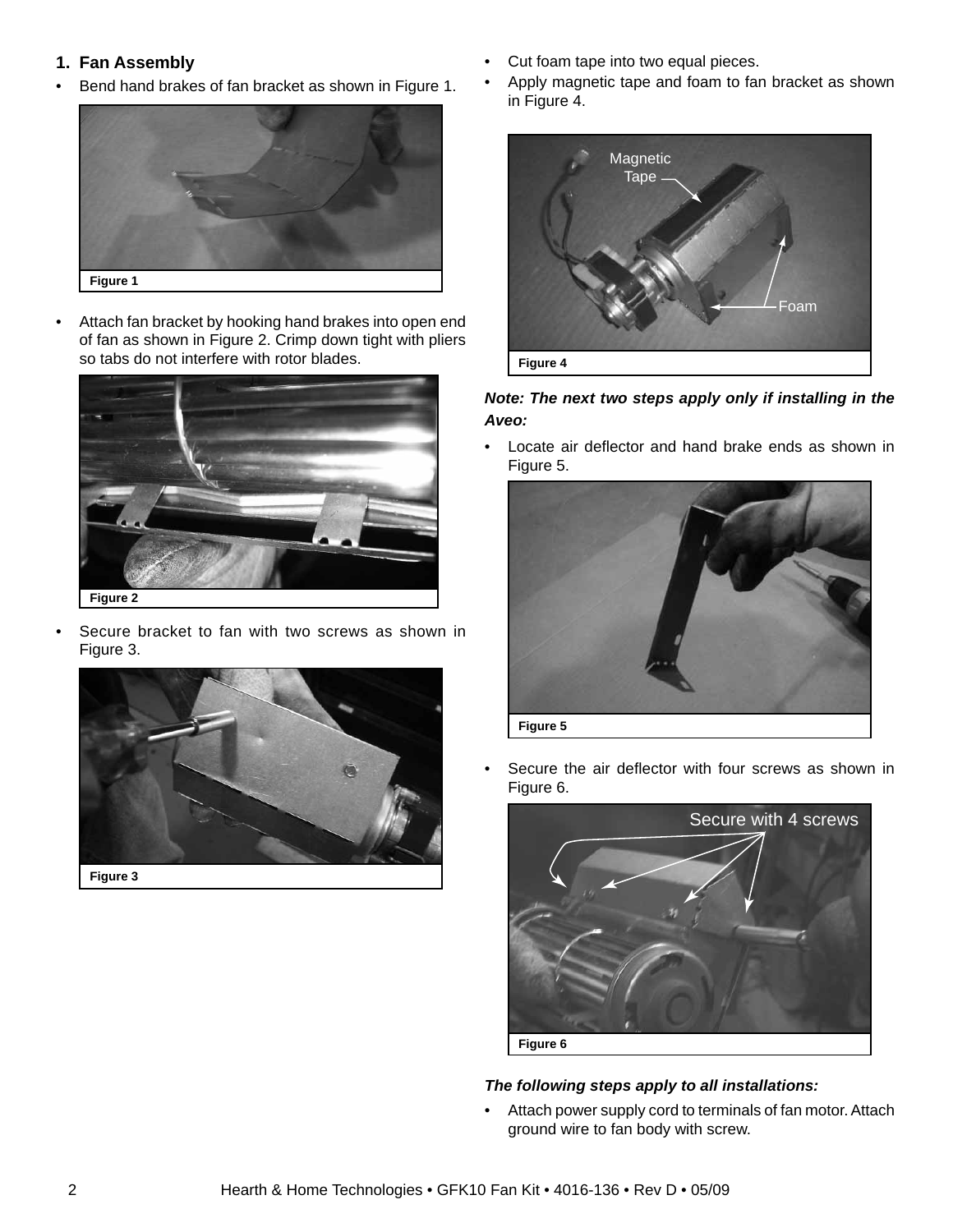#### **2. Install the Fan**

Position the fan all the way to the rear and center in the appliance.

**Eclipse** only: Tip and rotate the fan (Figure 8) so the exhaust end of fan is between inner and outer shell.

• Make sure fan motor is centered over aluminum plate on bottom pan. See Figures 7 and 9.



Plug the fan cord into the junction box outlet labeled "FAN."





## **3. Wiring the Fan Control Module - DEXEN VALVE (IPI)**

- Connect the black, white and red wires with 1/4 in. female connectors from fan control module to appliance junction box as shown in Figure 10.
- Connect the black ground wire to the appliance.
- Remove the green ignition control wire from the valve.
- Connect the black with white stripe wire with 3/16 in. piggyback connector from fan control module to valve.
- Connect green ignition control wire to piggyback connector on black with white stripe fan control module wire.